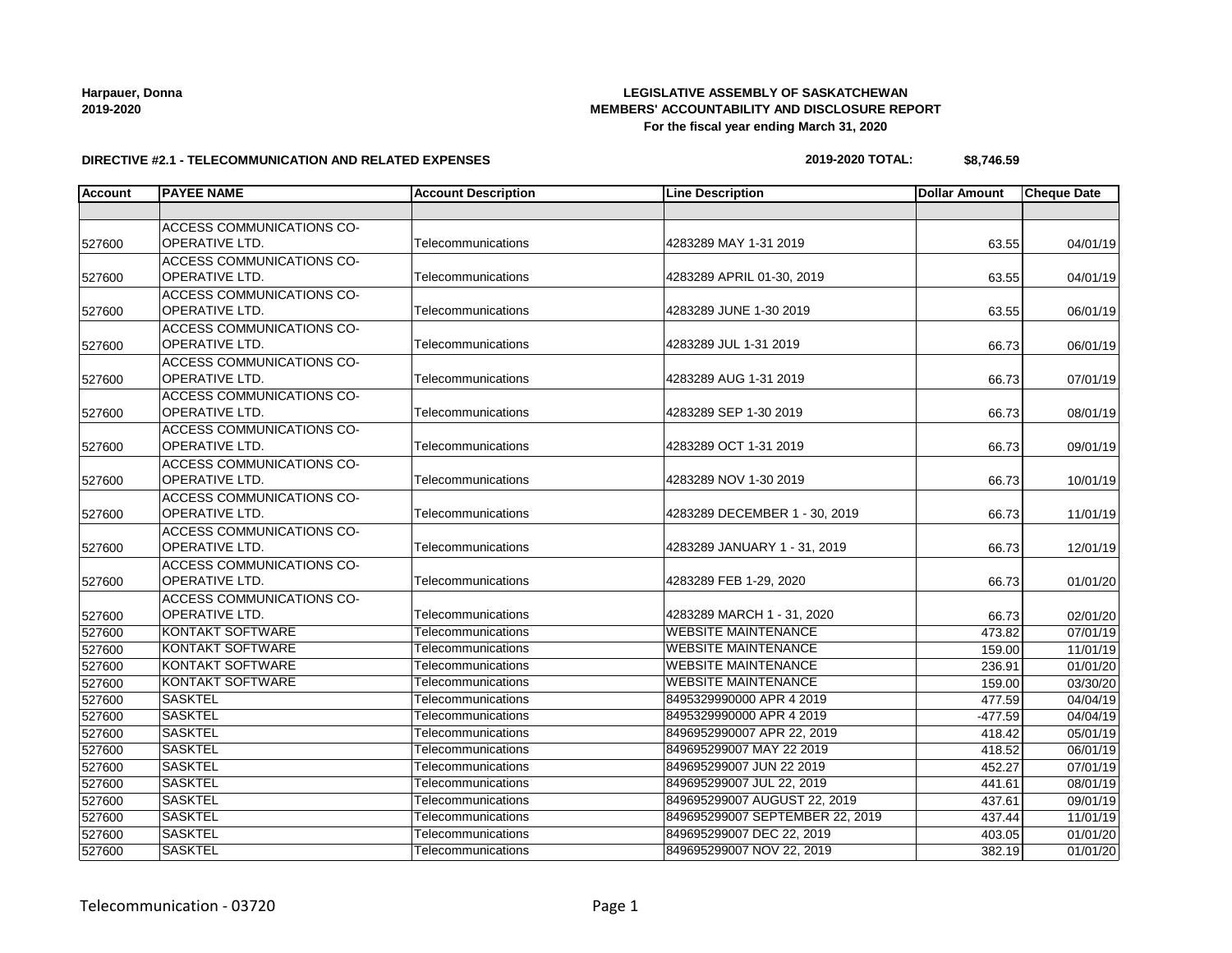| <b>Account</b> | <b>PAYEE NAME</b> | <b>Account Description</b> | <b>Line Description</b>         | <b>Dollar Amount</b> | <b>Cheque Date</b> |
|----------------|-------------------|----------------------------|---------------------------------|----------------------|--------------------|
| 527600         | <b>SASKTEL</b>    | Telecommunications         | 849695299007 OCT 22, 2019       | 318.78               | 01/01/20           |
| 527600         | <b>SASKTEL</b>    | Telecommunications         | 849695299007 JANUARY 22, 2020   | 367.39               | 02/01/20           |
| 527600         | <b>SASKTEL</b>    | Telecommunications         | 849695299007 FEB 22, 2020       | 367.68               | 03/01/20           |
| 527600         | <b>SASKTEL</b>    | Telecommunications         | 849695299007 MAR 22, 2020       | 367.28               | 03/22/20           |
| 530600         | <b>SASKTEL</b>    | Placement - Tender Ads     | 8495329990000 APR 4 2019        | 237.35               | 04/04/19           |
| 530600         | <b>SASKTEL</b>    | Placement - Tender Ads     | 8495329990000 APR 4 2019        | $-237.35$            | 04/04/19           |
| 530600         | ISASKTEL          | Placement - Tender Ads     | 8496952990007 APR 22, 2019      | 171.70               | 05/01/19           |
| 530600         | SASKTEL           | Placement - Tender Ads     | 849695299007 MAY 22 2019        | 171.70               | 06/01/19           |
| 530600         | <b>SASKTEL</b>    | Placement - Tender Ads     | 849695299007 JUN 22 2019        | 171.70               | 07/01/19           |
| 530600         | SASKTEL           | Placement - Tender Ads     | 849695299007 JUL 22, 2019       | 171.70               | 08/01/19           |
| 530600         | SASKTEL           | Placement - Tender Ads     | 849695299007 AUGUST 22, 2019    | 171.70               | 09/01/19           |
| 530600         | SASKTEL           | Placement - Tender Ads     | 849695299007 SEPTEMBER 22, 2019 | 171.70               | 11/01/19           |
| 530600         | <b>SASKTEL</b>    | Placement - Tender Ads     | 849695299007 NOV 22, 2019       | 180.70               | 01/01/20           |
| 530600         | <b>SASKTEL</b>    | Placement - Tender Ads     | 849695299007 DEC 22, 2019       | 180.70               | 01/01/20           |
| 530600         | SASKTEL           | Placement - Tender Ads     | 849695299007 OCT 22, 2019       | 180.70               | 01/01/20           |
| 530600         | <b>SASKTEL</b>    | Placement - Tender Ads     | 849695299007 JANUARY 22, 2020   | 180.70               | 02/01/20           |
| 530600         | <b>SASKTEL</b>    | Placement - Tender Ads     | 849695299007 FEB 22, 2020       | 180.70               | 03/01/20           |
| 530600         | <b>SASKTEL</b>    | Placement - Tender Ads     | 849695299007 MAR 22, 2020       | 180.70               | 03/22/20           |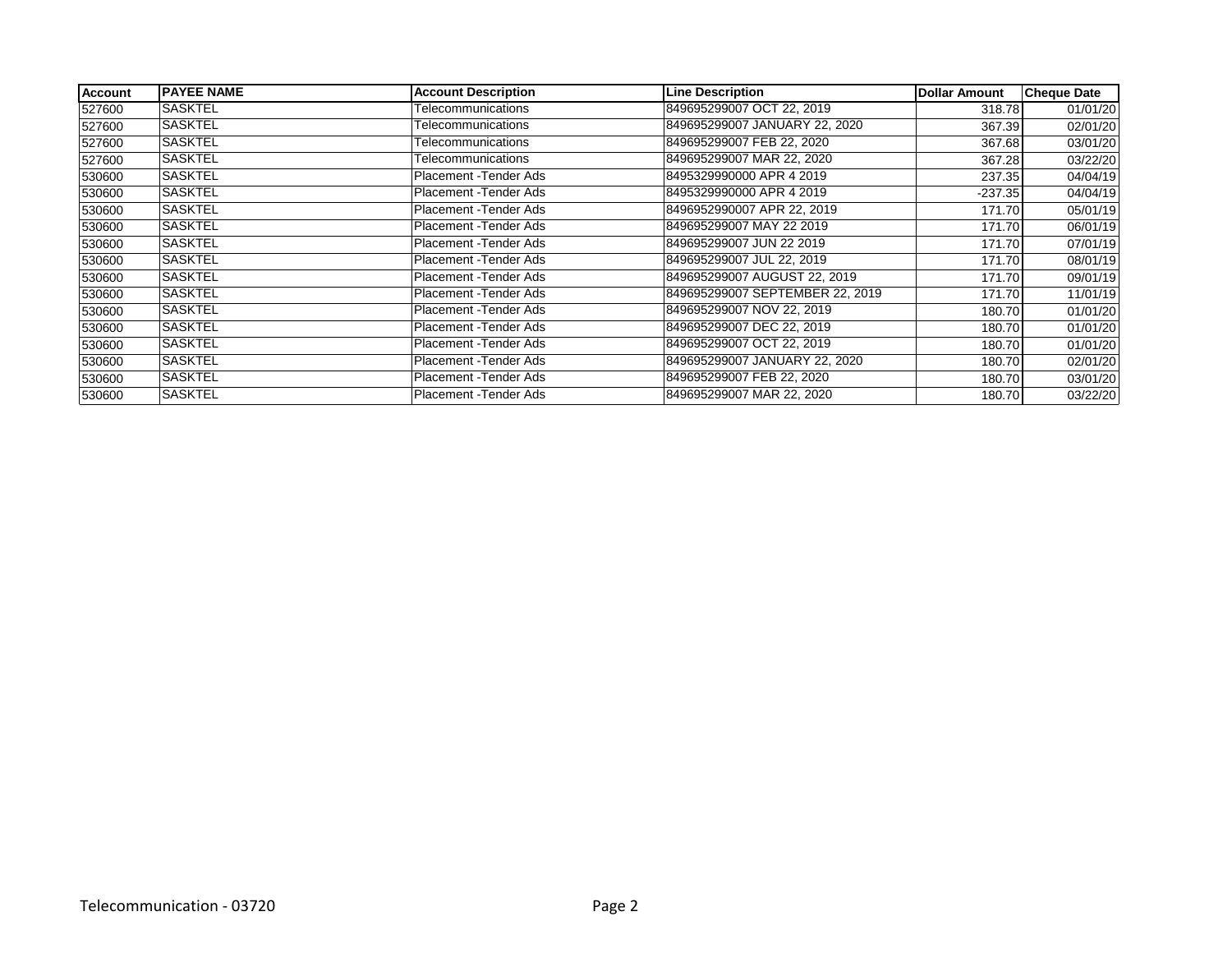## **LEGISLATIVE ASSEMBLY OF SASKATCHEWAN MEMBERS' ACCOUNTABILITY AND DISCLOSURE REPORT For the fiscal year ending March 31, 2020**

### **DIRECTIVE #3.1 - MLA TRAVEL AND LIVING EXPENSES**

#### **2019-2020 TOTAL: \$48,905.22**

| Account | <b>PAYEE NAME</b>  | <b>Account Description</b>  | <b>Line Description</b>            | <b>Dollar Amount</b> | <b>Cheque Date</b>    |
|---------|--------------------|-----------------------------|------------------------------------|----------------------|-----------------------|
|         |                    |                             |                                    |                      |                       |
|         |                    |                             | MARCH 2019 MLA REGINA              |                      |                       |
| 541900  | HARPAUER, DONNA M. | Elected Rep - Travel        | <b>ACCOMMODATIONS</b>              | 1,326.29             | 04/30/19              |
|         |                    |                             | APRIL 2019 MLA REGINA              |                      |                       |
| 541900  | HARPAUER, DONNA M. | Elected Rep - Travel        | <b>ACCOMMODATIONS</b>              | 1,545.46             | 05/01/19              |
| 541900  | HARPAUER, DONNA M. | <b>Elected Rep - Travel</b> | MLA TRAVEL APR 1 - 15, 2019        | 1,621.00             | 05/14/19              |
| 541900  | HARPAUER, DONNA M. | <b>Elected Rep - Travel</b> | MAL TRAVEL APR 16 - 30, 2019       | 1,095.38             | 05/14/19              |
| 541900  | HARPAUER, DONNA M. | <b>Elected Rep - Travel</b> | MLA TRAVEL MAY 21 - 31, 2019       | 900.07               | 06/13/19              |
| 541900  | HARPAUER, DONNA M. | Elected Rep - Travel        | MLA TRAVEL MAY 1 - 18, 2019        | 1,573.54             | 06/13/19              |
|         |                    |                             | MAY 2019 MLA REGINA                |                      |                       |
| 541900  | HARPAUER, DONNA M. | <b>Elected Rep - Travel</b> | <b>ACCOMMODATIONS</b>              | 1,542.66             | 07/01/19              |
| 541900  | HARPAUER, DONNA M. | <b>Elected Rep - Travel</b> | MLA TRAVEL JUN 1-18 2019           | 1,879.13             | $\overline{07/01/19}$ |
| 541900  | HARPAUER, DONNA M. | <b>Elected Rep - Travel</b> | MLA TRAVEL JUN 19-28 2019          | 1,212.75             | 07/01/19              |
|         |                    |                             | JUNE 2019 MLA REGINA               |                      |                       |
| 541900  | HARPAUER, DONNA M. | <b>Elected Rep - Travel</b> | <b>ACCOMMODATIONS</b>              | 1,496.55             | 08/01/19              |
| 541900  | HARPAUER, DONNA M. | <b>Elected Rep - Travel</b> | MLA TRAVEL JUL 1 - 19, 2019        | 2,444.83             | 08/13/19              |
| 541900  | HARPAUER, DONNA M. | <b>Elected Rep - Travel</b> | MLA TRAVEL JUN 24 - 25, 2019       | 33.00                | 08/13/19              |
| 541900  | HARPAUER, DONNA M. | <b>Elected Rep - Travel</b> | MLA TRAVEL JUL 20 - 30, 2019       | 794.57               | 08/13/19              |
|         |                    |                             | JULY 2019 MLA REGINA               |                      |                       |
| 541900  | HARPAUER, DONNA M. | Elected Rep - Travel        | <b>ACCOMMODATION</b>               | 1,575.06             | 09/01/19              |
| 541900  | HARPAUER, DONNA M. | <b>Elected Rep - Travel</b> | MLA TRAVEL AUGUST 05-28, 2019      | 2,019.26             | 09/17/19              |
| 541900  | HARPAUER, DONNA M. | <b>Elected Rep - Travel</b> | MLA TRAVEL AUGUST 29-31, 2019      | 474.65               | 09/17/19              |
|         |                    |                             | AUG 2019 MLA REGINA                |                      |                       |
| 541900  | HARPAUER, DONNA M. | Elected Rep - Travel        | <b>ACCOMMODATIONS</b>              | 1,596.94             | 10/01/19              |
|         |                    |                             |                                    |                      |                       |
| 541900  | HARPAUER, DONNA M. | Elected Rep - Travel        | MLA TRAVEL SEPTEMBER 26 - 30, 2019 | 564.56               | 10/04/19              |
| 541900  | HARPAUER, DONNA M. | <b>Elected Rep - Travel</b> | MLA TRAVEL SEPTEMBER 2 - 25, 2019  | 2,445.45             | 10/04/19              |
|         |                    |                             | SEP 2019 MLA REGINA                |                      |                       |
| 541900  | HARPAUER, DONNA M. | <b>Elected Rep - Travel</b> | <b>ACCOMMODATIONS</b>              | 1,517.97             | 11/01/19              |
| 541900  | HARPAUER, DONNA M. | <b>Elected Rep - Travel</b> | MLA TRAVEL OCT 1-20 2019           | 2,053.49             | 11/05/19              |
| 541900  | HARPAUER, DONNA M. | <b>Elected Rep - Travel</b> | MLA TRAVEL OCT 21-31 2019          | 1,179.28             | 11/05/19              |
| 541900  | HARPAUER, DONNA M. | <b>Elected Rep - Travel</b> | MLA TRAVEL NOV 18-29, 2019         | 1,108.13             | 12/09/19              |
| 541900  | HARPAUER, DONNA M. | <b>Elected Rep - Travel</b> | MLA TRAVEL NOV 1-17, 2019          | 1,861.38             | 12/09/19              |
|         |                    |                             | OCT 2019 MLA REGINA                |                      |                       |
| 541900  | HARPAUER, DONNA M. | Elected Rep - Travel        | <b>ACCOMMODATIONS</b>              | 1,511.70             | 12/11/19              |
|         |                    |                             | NOV 2019 MLA REGINA                |                      |                       |
| 541900  | HARPAUER, DONNA M. | Elected Rep - Travel        | <b>ACCOMMODATIONS</b>              | 1,600.03             | 01/09/20              |
| 541900  | HARPAUER, DONNA M. | <b>Elected Rep - Travel</b> | MLA TRAVEL DEC 30-31, 2019         | 174.37               | 01/10/20              |
| 541900  | HARPAUER, DONNA M. | <b>Elected Rep - Travel</b> | MLA TRAVEL DEC 1-23, 2019          | 1,653.53             | 01/10/20              |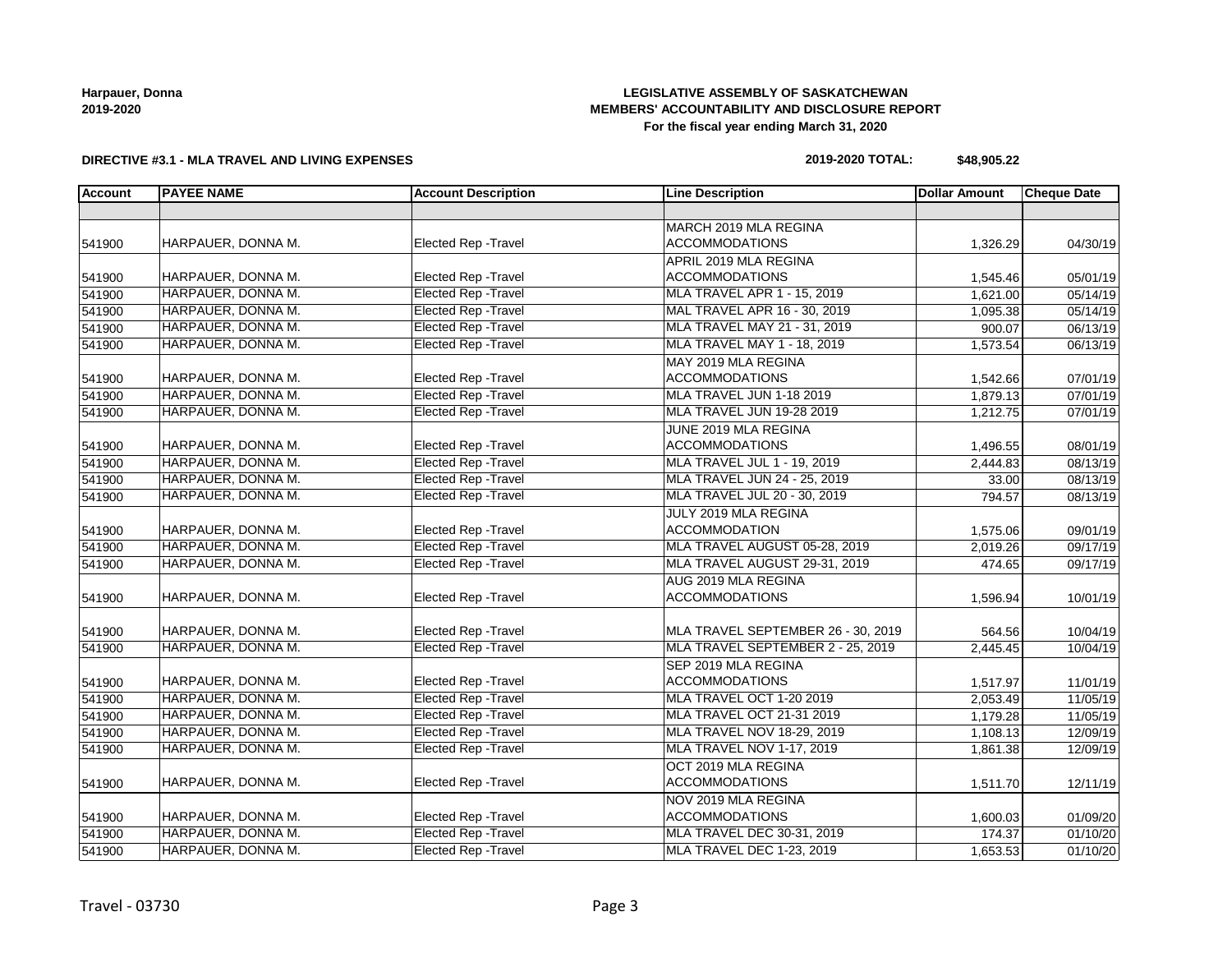| <b>Account</b> | <b>IPAYEE NAME</b> | <b>Account Description</b>  | <b>Line Description</b>    | <b>Dollar Amount</b> | <b>Cheque Date</b> |
|----------------|--------------------|-----------------------------|----------------------------|----------------------|--------------------|
|                |                    |                             | <b>DEC 2019 MLA REGINA</b> |                      |                    |
| 541900         | HARPAUER, DONNA M. | Elected Rep - Travel        | ACCOMMODATIONS             | 1,565.41             | 01/30/20           |
| 541900         | HARPAUER, DONNA M. | <b>Elected Rep - Travel</b> | MLA TRAVEL JAN 2-21, 2020  | 1,809.25             | 02/06/20           |
| 541900         | HARPAUER, DONNA M. | Elected Rep - Travel        | MLA TRAVEL JAN 22-31, 2020 | 795.00               | 02/06/20           |
|                |                    |                             | JAN 2020 MLA REGINA        |                      |                    |
| 541900         | HARPAUER, DONNA M. | <b>Elected Rep - Travel</b> | <b>ACCOMMODATION</b>       | 1,605.74             | 03/03/20           |
| 541900         | HARPAUER, DONNA M. | Elected Rep - Travel        | MLA TRAVEL FEB 1-29, 2020  | 997.15               | 03/17/20           |
| 541900         | HARPAUER, DONNA M. | <b>Elected Rep - Travel</b> | MLA TRAVEL MAR 17-20, 2020 | 489.00               | 03/31/20           |
| 541900         | HARPAUER, DONNA M. | Elected Rep - Travel        | MLA TRAVEL MAR 1-16, 2020  | 1,476.45             | 03/31/20           |
|                |                    |                             | IFEB 2020 MLA REGINA       |                      |                    |
| 541900         | HARPAUER, DONNA M. | Elected Rep - Travel        | <b>ACCOMMODATIONS</b>      | 1,366.19             | 03/31/20           |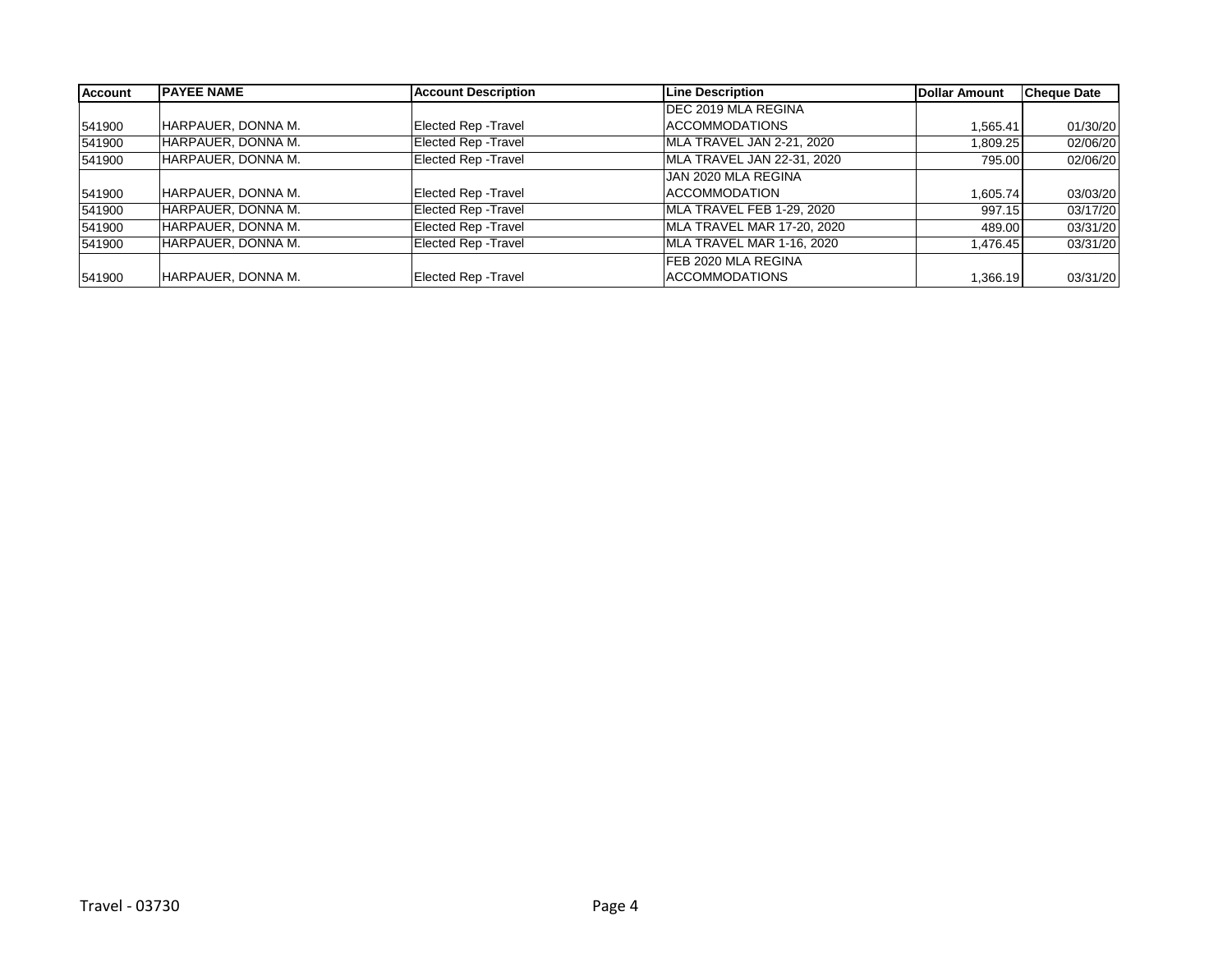## **LEGISLATIVE ASSEMBLY OF SASKATCHEWAN MEMBERS' ACCOUNTABILITY AND DISCLOSURE REPORT For the fiscal year ending March 31, 2020**

**DIRECTIVE #4.1 - CONSTITUENCY SERVICE EXPENSES**

#### **2019-2020 TOTAL: \$53,254.64**

| <b>Account</b> | <b>PAYEE NAME</b>                                | <b>Account Description</b>                                               | <b>Line Description</b>                            | <b>Dollar Amount</b> | <b>Cheque Date</b> |
|----------------|--------------------------------------------------|--------------------------------------------------------------------------|----------------------------------------------------|----------------------|--------------------|
|                |                                                  |                                                                          |                                                    |                      |                    |
| 522000         | PIONEER MOTOR HOTEL & MOTEL                      | Rent of Ground, Buildings and Other Space   APRIL 2019 MLA OFFICE RENT   |                                                    | 675.00               | 04/01/19           |
| 522000         | PIONEER MOTOR HOTEL & MOTEL                      | Rent of Ground, Buildings and Other Space                                | MAY 2019 MLA OFFICE RENT                           | 675.00               | 04/12/19           |
| 522000         | PIONEER MOTOR HOTEL & MOTEL                      | Rent of Ground, Buildings and Other Space                                | JUNE 2019 MLA OFFICE RENT                          | 675.00               | 05/15/19           |
| 522000         | PIONEER MOTOR HOTEL & MOTEL                      | Rent of Ground, Buildings and Other Space                                | JULY 2019 MLA OFFICE RENT                          | 675.00               | 06/12/19           |
| 522000         | PIONEER MOTOR HOTEL & MOTEL                      | Rent of Ground, Buildings and Other Space   AUGUST 2019 MLA OFFICE RENT  |                                                    | 675.00               | 07/18/19           |
| 522000         | PIONEER MOTOR HOTEL & MOTEL                      | Rent of Ground, Buildings and Other Space SEPTEMBER 2019 MLA OFFICE RENT |                                                    | 675.00               | 08/02/19           |
| 522000         | PIONEER MOTOR HOTEL & MOTEL                      | Rent of Ground, Buildings and Other Space                                | <b>OCTOBER 2019 MLA OFFICE RENT</b>                | 675.00               | 09/10/19           |
| 522000         | PIONEER MOTOR HOTEL & MOTEL                      | Rent of Ground, Buildings and Other Space                                | NOVEMBER 2019 MLA OFFICE RENT                      | 675.00               | 10/01/19           |
| 522000         | PIONEER MOTOR HOTEL & MOTEL                      | Rent of Ground, Buildings and Other Space                                | DECEMBER 2019 MLA OFFICE RENT                      | 675.00               | 11/05/19           |
| 522000         | PIONEER MOTOR HOTEL & MOTEL                      | Rent of Ground, Buildings and Other Space                                | JAN 2020 MLA OFFICE RENT                           | 700.00               | 12/18/19           |
| 522000         | PIONEER MOTOR HOTEL & MOTEL                      | Rent of Ground, Buildings and Other Space                                | FEBRUARY 2020 MLA OFFICE RENT                      | 700.00               | 01/06/20           |
| 522000         | PIONEER MOTOR HOTEL & MOTEL                      | Rent of Ground, Buildings and Other Space                                | MARCH 2020 MLA OFFICE RENT                         | 700.00               | 02/07/20           |
| 522200         | <b>SUCCESS OFFICE SYSTEMS</b>                    | Rent of Photocopiers                                                     | <b>COPIER CHARGES</b>                              | 221.11               | 04/01/19           |
| 522200         | <b>SUCCESS OFFICE SYSTEMS</b>                    | Rent of Photocopiers                                                     | <b>COPIER CHARGES</b>                              | 215.47               | 05/01/19           |
| 522200         | <b>SUCCESS OFFICE SYSTEMS</b>                    | Rent of Photocopiers                                                     | <b>COPIER CHARGES</b>                              | 244.51               | 06/03/19           |
| 522200         | <b>SUCCESS OFFICE SYSTEMS</b>                    | Rent of Photocopiers                                                     | <b>COPIER CHARGES</b>                              | 222.04               | 07/02/19           |
| 522200         | <b>SUCCESS OFFICE SYSTEMS</b>                    | Rent of Photocopiers                                                     | <b>COPIER CHARGES</b>                              | 227.73               | 08/06/19           |
| 522200         | <b>SUCCESS OFFICE SYSTEMS</b>                    | Rent of Photocopiers                                                     | <b>COPIER CHARGES</b>                              | 230.69               | 09/09/19           |
| 522200         | <b>SUCCESS OFFICE SYSTEMS</b>                    | <b>Rent of Photocopiers</b>                                              | <b>COPIER CHARGES</b>                              | 209.63               | 10/02/19           |
| 522200         | <b>SUCCESS OFFICE SYSTEMS</b>                    | <b>Rent of Photocopiers</b>                                              | <b>COPIER CHARGES</b>                              | 220.58               | 12/01/19           |
| 522200         | <b>SUCCESS OFFICE SYSTEMS</b>                    | Rent of Photocopiers                                                     | <b>COPIER CHARGES</b>                              | 220.31               | 12/02/19           |
| 522200         | <b>SUCCESS OFFICE SYSTEMS</b>                    | Rent of Photocopiers                                                     | <b>COPIER CHARGES</b>                              | 212.00               | 01/02/20           |
| 522200         | <b>SUCCESS OFFICE SYSTEMS</b>                    | Rent of Photocopiers                                                     | <b>COPIER CHARGES</b>                              | 232.31               | 02/03/20           |
| 522200         | <b>SUCCESS OFFICE SYSTEMS</b>                    | Rent of Photocopiers                                                     | <b>COPIER CHARGES</b>                              | 253.02               | 03/02/20           |
| 522500         | CO-OPERATORS GENERAL INSURANCE<br><b>COMPANY</b> | Insurance Premiums                                                       | OFFICE INSURANCE HARPAUER FEB/20-<br><b>FEB/21</b> | 810.00               | 01/13/20           |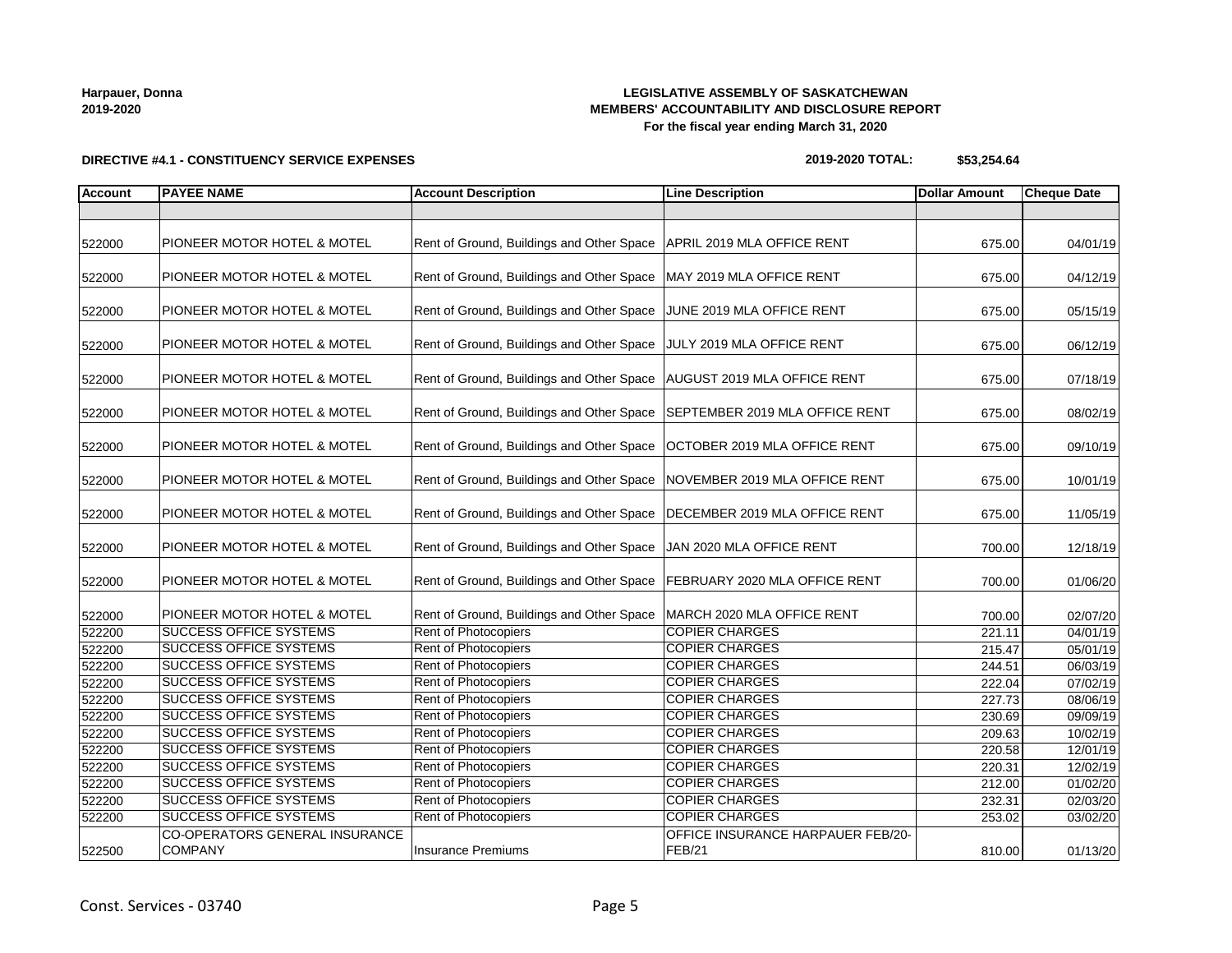| <b>Account</b> | <b>PAYEE NAME</b>               | <b>Account Description</b>           | <b>Line Description</b>    | <b>Dollar Amount</b> | <b>Cheque Date</b> |
|----------------|---------------------------------|--------------------------------------|----------------------------|----------------------|--------------------|
| 522700         | SASKENERGY INCORPORATED         | Utilities - Electricity and Nat Gas  | 22463200000 APR 2 2019     | 81.25                | 04/02/19           |
| 522700         | SASKENERGY INCORPORATED         | Utilities - Electricity and Nat Gas  | 22463200000 MAY 2 2019     | 68.43                | 05/02/19           |
| 522700         | SASKENERGY INCORPORATED         | Utilities - Electricity and Nat Gas  | 22463200000 JUNE 04, 2019  | 50.38                | 06/04/19           |
| 522700         | SASKENERGY INCORPORATED         | Utilities - Electricity and Nat Gas  | 22463200000 JUL 3 2019     | 43.26                | 07/03/19           |
| 522700         | SASKENERGY INCORPORATED         | Utilities - Electricity and Nat Gas  | 22463200000 AUG 2 2019     | 35.02                | 08/02/19           |
| 522700         | SASKENERGY INCORPORATED         | Utilities - Electricity and Nat Gas  | 22463200000 SEP 4 2019     | 38.50                | 09/04/19           |
| 522700         | SASKENERGY INCORPORATED         | Utilities - Electricity and Nat Gas  | 22463200000 OCT 2 2019     | 38.50                | 10/02/19           |
| 522700         | SASKENERGY INCORPORATED         | Utilities - Electricity and Nat Gas  | 224632000000 NOV 4 2019    | 81.90                | 11/04/19           |
| 522700         | SASKENERGY INCORPORATED         | Utilities - Electricity and Nat Gas  | 22463200000 DEC 3, 2019    | 93.19                | 12/03/19           |
| 522700         | SASKENERGY INCORPORATED         | Utilities - Electricity and Nat Gas  | 22463200000 JAN 3, 2020    | 116.38               | 01/02/20           |
| 522700         | SASKENERGY INCORPORATED         | Utilities - Electricity and Nat Gas  | 22463200000 FEB 4, 2020    | 117.57               | 02/04/20           |
| 522700         | SASKENERGY INCORPORATED         | Utilities - Electricity and Nat Gas  | 22463200000 MAR 3, 2020    | 98.54                | 03/03/20           |
| 522700         | SASKPOWER CORPORATION           | Utilities - Electricity and Nat Gas  | 500000665439 APR 2 2019    | 96.13                | 04/02/19           |
| 522700         | SASKPOWER CORPORATION           | Utilities - Electricity and Nat Gas  | 500000665439 MAY 2 2019    | 54.21                | 05/02/19           |
| 522700         | SASKPOWER CORPORATION           | Utilities - Electricity and Nat Gas  | 500000665439 JUNE 04, 2019 | 166.96               | 06/04/19           |
| 522700         | SASKPOWER CORPORATION           | Utilities - Electricity and Nat Gas  | 500000665439 JUL 3 2019    | 128.73               | 07/03/19           |
| 522700         | SASKPOWER CORPORATION           | Utilities - Electricity and Nat Gas  | 500000665439 SEP 4 2019    | 99.64                | 09/04/19           |
| 522700         | SASKPOWER CORPORATION           | Utilities - Electricity and Nat Gas  | 500000665439 OCT 2 2019    | 89.36                | 10/02/19           |
| 522700         | SASKPOWER CORPORATION           | Utilities - Electricity and Nat Gas  | 500000665439 NOV 4 2019    | 79.75                | 11/04/19           |
| 522700         | SASKPOWER CORPORATION           | Utilities - Electricity and Nat Gas  | 500000665439 DEC 3, 2019   | 90.01                | 12/03/19           |
| 522700         | SASKPOWER CORPORATION           | Utilities - Electricity and Nat Gas  | 5000000665439 JAN 3, 2020  | 107.68               | 01/03/20           |
| 522700         | SASKPOWER CORPORATION           | Utilities - Electricity and Nat Gas  | 500000665439 FEB 4, 2020   | 97.27                | 02/04/20           |
| 522700         | SASKPOWER CORPORATION           | Utilities - Electricity and Nat Gas  | 500000665439 MAR 3, 2020   | 86.67                | 03/03/20           |
| 525000         | DUNNE, SUSAN C.                 | Postal, Courier, Freight and Related | <b>POSTAGE</b>             | 1,054.08             | 06/13/19           |
| 525000         | DUNNE, SUSAN C.                 | Postal, Courier, Freight and Related | <b>POSTAGE</b>             | 966.00               | 03/31/20           |
| 525000         | DUNNE, SUSAN C.                 | Postal, Courier, Freight and Related | <b>POSTAGE</b>             | 814.80               | 03/31/20           |
|                | MINISTER OF FINANCE-MINISTRY OF |                                      |                            |                      |                    |
| 525000         | <b>CENTRAL SERVICES</b>         | Postal, Courier, Freight and Related | APRIL 2019 MAIL SERVICES   | 49.87                | 06/03/19           |
|                | MINISTER OF FINANCE-MINISTRY OF |                                      |                            |                      |                    |
| 525000         | <b>CENTRAL SERVICES</b>         | Postal, Courier, Freight and Related | MAIL SERVICES MAY/19       | 49.87                | 06/14/19           |
|                | MINISTER OF FINANCE-MINISTRY OF |                                      |                            |                      |                    |
| 525000         | <b>CENTRAL SERVICES</b>         | Postal, Courier, Freight and Related | JUNE 2019 MAIL SERVICES    | 49.87                | 07/15/19           |
|                | MINISTER OF FINANCE-MINISTRY OF |                                      |                            |                      |                    |
| 525000         | <b>CENTRAL SERVICES</b>         | Postal, Courier, Freight and Related | MAIL SERVICES JULY 2019    | 50.05                | 08/19/19           |
|                | MINISTER OF FINANCE-MINISTRY OF |                                      |                            |                      |                    |
| 525000         | <b>CENTRAL SERVICES</b>         | Postal, Courier, Freight and Related | MAIL SERVICES AUG 2019     | 50.05                | 09/13/19           |
|                | MINISTER OF FINANCE-MINISTRY OF |                                      |                            |                      |                    |
| 525000         | <b>CENTRAL SERVICES</b>         | Postal, Courier, Freight and Related | MAIL SERVICES SEP 2019     | 50.08                | 11/01/19           |
|                | MINISTER OF FINANCE-MINISTRY OF |                                      |                            |                      |                    |
| 525000         | <b>CENTRAL SERVICES</b>         | Postal, Courier, Freight and Related | OCT 2019 MAIL SERVICES     | 50.07                | 12/01/19           |
|                | MINISTER OF FINANCE-MINISTRY OF |                                      |                            |                      |                    |
| 525000         | <b>CENTRAL SERVICES</b>         | Postal, Courier, Freight and Related | MAIL SERVICES NOV/19       | 50.05                | 12/16/19           |
|                | MINISTER OF FINANCE-MINISTRY OF |                                      |                            |                      |                    |
| 525000         | <b>CENTRAL SERVICES</b>         | Postal, Courier, Freight and Related | MAIL SERVICES DEC 2019     | 50.02                | 01/22/20           |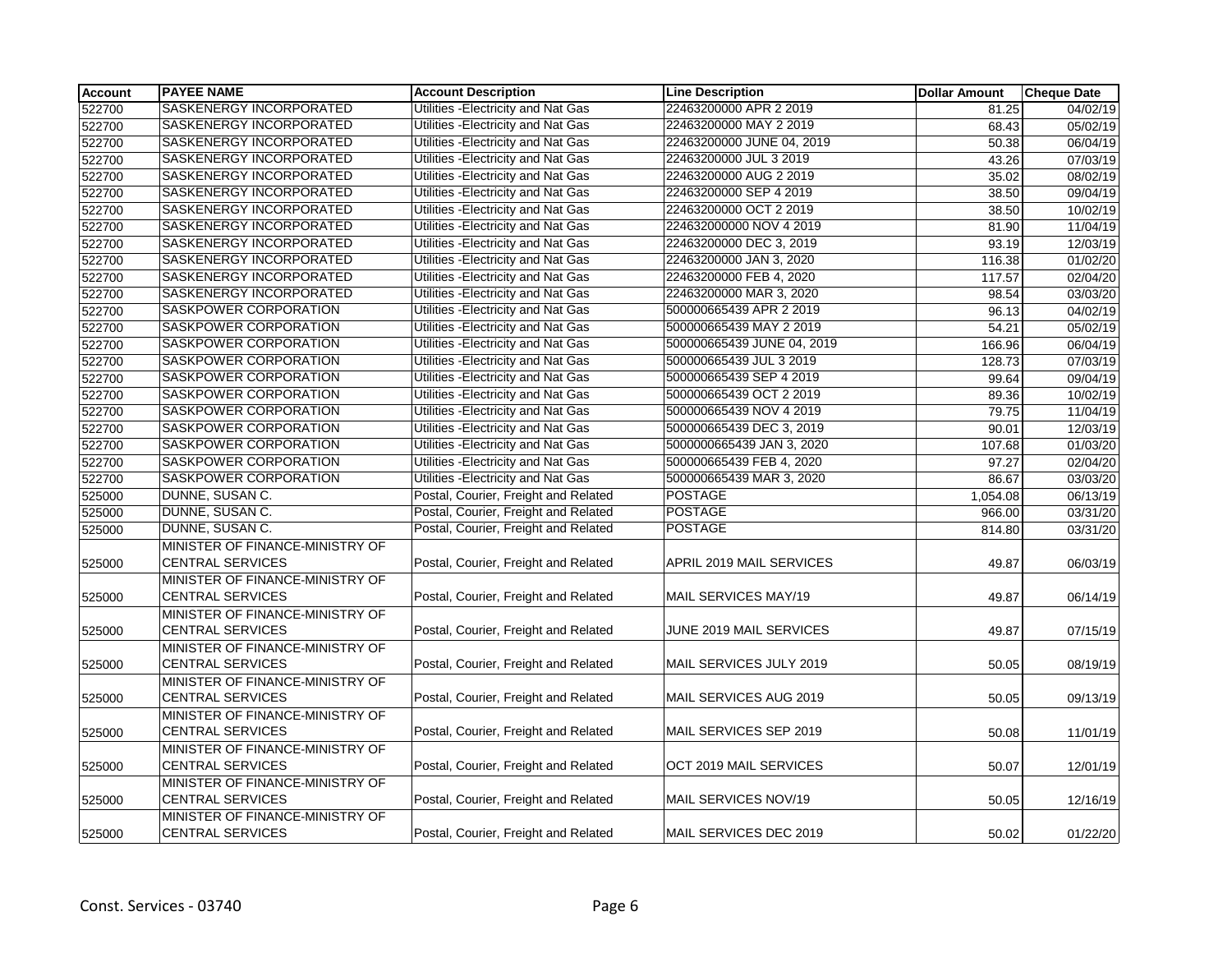| <b>Account</b> | <b>PAYEE NAME</b>                 | <b>Account Description</b>           | <b>Line Description</b>         | <b>Dollar Amount</b> | <b>Cheque Date</b> |
|----------------|-----------------------------------|--------------------------------------|---------------------------------|----------------------|--------------------|
|                | MINISTER OF FINANCE-MINISTRY OF   |                                      |                                 |                      |                    |
| 525000         | <b>CENTRAL SERVICES</b>           | Postal, Courier, Freight and Related | JAN 2020 MAIL SERVICES          | 50.02                | 02/18/20           |
|                | MINISTER OF FINANCE-MINISTRY OF   |                                      |                                 |                      |                    |
| 525000         | <b>CENTRAL SERVICES</b>           | Postal, Courier, Freight and Related | FEB 2020 MAIL SERVICES          | 50.02                | 03/16/20           |
|                | MINISTER OF FINANCE-MINISTRY OF   |                                      |                                 |                      |                    |
| 525000         | <b>CENTRAL SERVICES</b>           | Postal, Courier, Freight and Related | MARCH 2020 MAIL SERVICES        | 50.02                | 03/31/20           |
|                |                                   |                                      | <b>COMPUTER</b>                 |                      |                    |
| 528000         | THIS IS YOUR COMPUTER             | <b>Support Services</b>              | SOFTWARE/HARDWARE/SERVICING     | 106.00               | 12/01/19           |
| 529000         | DUNNE, JEROME                     | <b>General Contractual Services</b>  | <b>SNOW REMOVAL</b>             | 200.00               | 12/01/19           |
| 529000         | DUNNE, JEROME                     | <b>General Contractual Services</b>  | <b>SNOW REMOVAL</b>             | 200.00               | 01/01/20           |
| 529000         | DUNNE, JEROME                     | <b>General Contractual Services</b>  | <b>SNOW REMOVAL</b>             | 200.00               | 02/01/20           |
| 529000         | DUNNE, JEROME                     | <b>General Contractual Services</b>  | <b>SNOW REMOVAL</b>             | 200.00               | 02/20/20           |
| 529000         | DUNNE, JEROME                     | <b>General Contractual Services</b>  | <b>SNOW REMOVAL</b>             | 200.00               | 03/31/20           |
| 529200         | HARPAUER, DONNA M.                | <b>Professional Development</b>      | <b>REIMB: REGISTRATION FEES</b> | 761.04               | 08/20/19           |
| 530300         | MARU GROUP CANADA INC.            | Primary Research/Focus group         | Ad Hoc Research                 | 632.98               | 05/01/19           |
| 530300         | MARU GROUP CANADA INC.            | Primary Research/Focus group         | Ad Hoc Research                 | 632.98               | 08/01/19           |
| 530300         | MARU GROUP CANADA INC.            | Primary Research/Focus group         | AD HOC RESEARCH                 | 661.11               | 11/01/19           |
| 530300         | MARU GROUP CANADA INC.            | Primary Research/Focus group         | Ad Hoc Research                 | 661.11               | 03/01/20           |
|                | 20-TWENTY.CA MARKETING            |                                      |                                 |                      |                    |
| 530500         | <b>CORPORATION</b>                | Media Placement                      | <b>ADVERTISING</b>              | 2,448.00             | 05/06/19           |
|                | 20-TWENTY.CA MARKETING            |                                      |                                 |                      |                    |
| 530500         | <b>CORPORATION</b>                | Media Placement                      | <b>ADVERTISING</b>              | 7,788.00             | 06/03/19           |
| 530500         | <b>BRUNO, TOWN OF</b>             | <b>Media Placement</b>               | <b>ADVERTISING</b>              | 60.00                | 07/17/19           |
| 530500         | <b>BRUNO, TOWN OF</b>             | Media Placement                      | <b>ADVERTISING</b>              | 60.00                | 01/22/20           |
|                |                                   |                                      |                                 |                      |                    |
| 530500         | CANADIAN NETWORK BROADCASTING     | <b>Media Placement</b>               | <b>ADVERTISING</b>              | 1,899.00             | 07/01/19           |
| 530500         | CARE PRINTING & PUBLISHING INC    | <b>Media Placement</b>               | <b>ADVERTISING</b>              | 425.00               | 05/08/19           |
| 530500         | <b>COMMUNITY SAFETY NET</b>       | Media Placement                      | <b>ADVERTISING</b>              | 450.00               | 01/01/20           |
| 530500         | GOLDEN WEST BROADCASTING LTD.     | Media Placement                      | <b>ADVERTISING</b>              | 200.26               | 05/09/19           |
| 530500         | GOLDEN WEST BROADCASTING LTD.     | Media Placement                      | <b>ADVERTISING</b>              | 202.43               | 06/01/19           |
| 530500         | GOLDEN WEST BROADCASTING LTD.     | Media Placement                      | <b>ADVERTISING</b>              | 199.88               | 07/01/19           |
| 530500         | GOLDEN WEST BROADCASTING LTD.     | Media Placement                      | <b>ADVERTISING</b>              | 195.90               | 07/01/19           |
| 530500         | GOLDEN WEST BROADCASTING LTD.     | Media Placement                      | <b>ADVERTISING</b>              | 195.90               | 11/01/19           |
| 530500         | GOLDEN WEST BROADCASTING LTD.     | Media Placement                      | <b>ADVERTISING</b>              | 102.00               | 01/01/20           |
| 530500         | GOLDEN WEST BROADCASTING LTD.     | Media Placement                      | <b>ADVERTISING</b>              | 254.00               | 01/01/20           |
| 530500         | GOLDEN WEST BROADCASTING LTD.     | Media Placement                      | <b>ADVERTISING</b>              | 202.43               | 01/01/20           |
| 530500         | GOLDEN WEST BROADCASTING LTD.     | Media Placement                      | <b>ADVERTISING</b>              | 202.43               | 02/01/20           |
| 530500         | GOLDEN WEST BROADCASTING LTD.     | Media Placement                      | <b>ADVERTISING</b>              | 202.43               | 03/31/20           |
| 530500         | HEALTHY TEENS MAGAZINE            | <b>Media Placement</b>               | <b>ADVERTISING</b>              | 239.00               | 05/01/19           |
| 530500         | HEALTHY TEENS MAGAZINE            | <b>Media Placement</b>               | <b>ADVERTISING NO GST</b>       | 253.34               | 09/01/19           |
| 530500         | HEALTHY TEENS MAGAZINE            | Media Placement                      | <b>ADVERTISING</b>              | 239.00               | 01/01/20           |
|                | <b>HOSPITAL ACTIVITY BOOK FOR</b> |                                      |                                 |                      |                    |
| 530500         | <b>CHILDREN</b>                   | Media Placement                      | ADVERTISING NO GST              | 253.34               | 09/01/19           |
|                | HOSPITAL ACTIVITY BOOK FOR        |                                      |                                 |                      |                    |
| 530500         | <b>CHILDREN</b>                   | Media Placement                      | <b>ADVERTISING</b>              | 253.34               | 12/01/19           |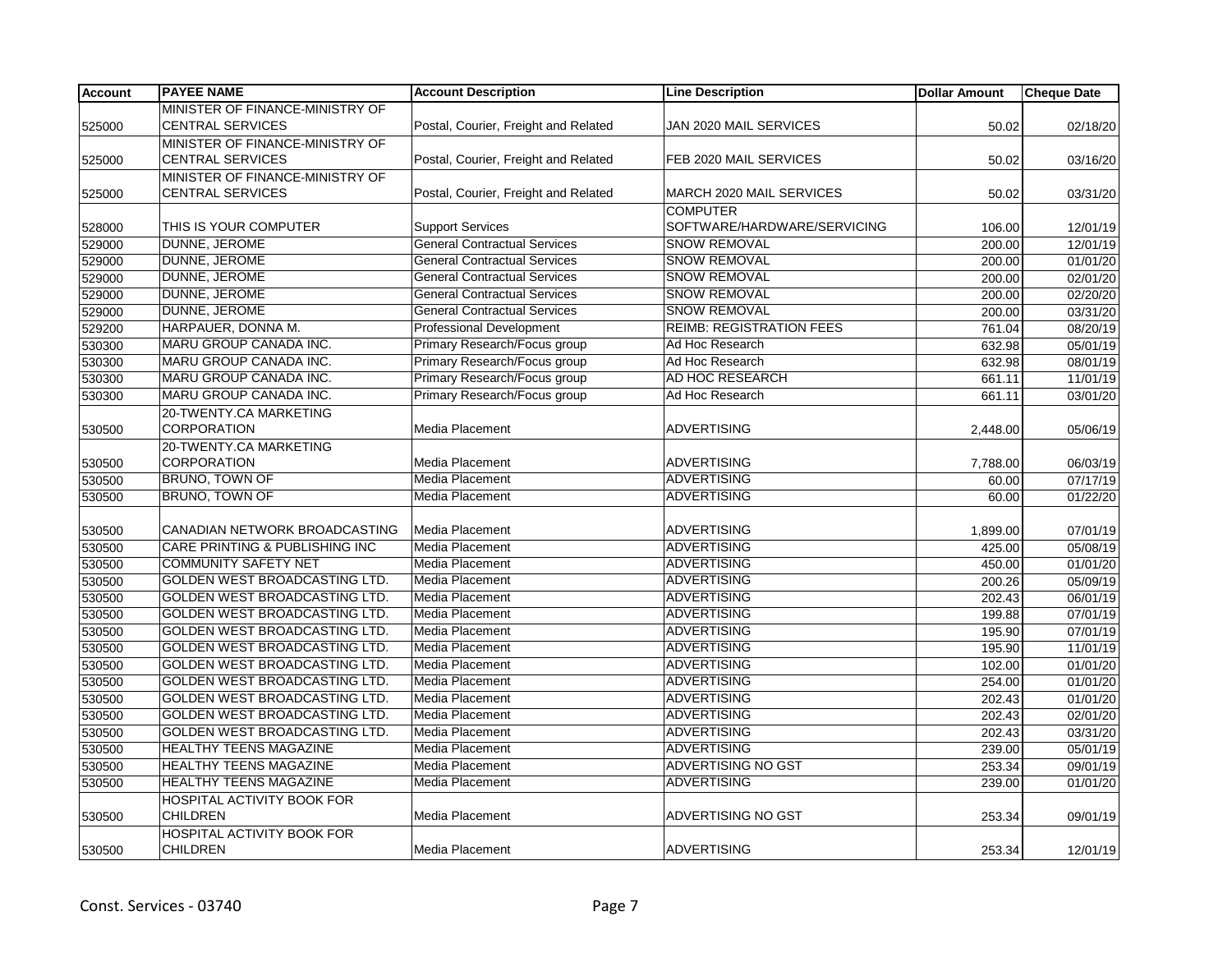| <b>Account</b> | <b>PAYEE NAME</b>              | <b>Account Description</b> | <b>Line Description</b> | <b>Dollar Amount</b> | <b>Cheque Date</b> |
|----------------|--------------------------------|----------------------------|-------------------------|----------------------|--------------------|
| 530500         | HUMBOLDT, CITY OF              | Media Placement            | <b>ADVERTISING</b>      | 350.00               | 06/01/19           |
| 530500         | <b>HUMBOLDT, CITY OF</b>       | <b>Media Placement</b>     | <b>ADVERTISING</b>      | 350.00               | 11/14/19           |
| 530500         | <b>LANIGAN ADVISOR</b>         | Media Placement            | <b>ADVERTISING</b>      | 460.32               | 04/01/19           |
| 530500         | LANIGAN ADVISOR                | Media Placement            | <b>ADVERTISING</b>      | 30.00                | 05/08/19           |
| 530500         | <b>MADD MESSAGE</b>            | Media Placement            | ADVERTISING NO GST      | 279.00               | 09/04/19           |
| 530500         | PNG PRAIRIE NEWSPAPER GROUP    | Media Placement            | <b>ADVERTISING</b>      | 49.17                | 05/01/19           |
| 530500         | PNG PRAIRIE NEWSPAPER GROUP    | Media Placement            | <b>ADVERTISING</b>      | 55.00                | 06/19/19           |
| 530500         | PNG PRAIRIE NEWSPAPER GROUP    | Media Placement            | <b>ADVERTISING</b>      | 55.00                | 07/01/19           |
| 530500         | PNG PRAIRIE NEWSPAPER GROUP    | Media Placement            | <b>ADVERTISING</b>      | 38.75                | 07/01/19           |
| 530500         | PNG PRAIRIE NEWSPAPER GROUP    | Media Placement            | <b>ADVERTISING</b>      | 100.00               | 09/18/19           |
| 530500         | PNG PRAIRIE NEWSPAPER GROUP    | <b>Media Placement</b>     | <b>ADVERTISING</b>      | 60.00                | 10/09/19           |
| 530500         | PNG PRAIRIE NEWSPAPER GROUP    | Media Placement            | <b>ADVERTISING</b>      | 60.00                | 11/01/19           |
| 530500         | PNG PRAIRIE NEWSPAPER GROUP    | Media Placement            | <b>ADVERTISING</b>      | 50.00                | 11/01/19           |
| 530500         | PNG PRAIRIE NEWSPAPER GROUP    | Media Placement            | <b>ADVERTISING</b>      | 50.00                | 11/13/19           |
| 530500         | PNG PRAIRIE NEWSPAPER GROUP    | Media Placement            | <b>ADVERTISING</b>      | 50.00                | 12/11/19           |
| 530500         | PNG PRAIRIE NEWSPAPER GROUP    | Media Placement            | <b>ADVERTISING</b>      | 84.00                | 01/01/20           |
| 530500         | PNG PRAIRIE NEWSPAPER GROUP    | Media Placement            | <b>ADVERTISING</b>      | 100.00               | 01/22/20           |
| 530500         | PNG PRAIRIE NEWSPAPER GROUP    | Media Placement            | <b>ADVERTISING</b>      | 120.00               | 02/01/20           |
| 530500         | PNG PRAIRIE NEWSPAPER GROUP    | Media Placement            | <b>ADVERTISING</b>      | 100.00               | 02/01/20           |
| 530500         | PNG PRAIRIE NEWSPAPER GROUP    | Media Placement            | <b>ADVERTISING</b>      | 120.00               | 03/01/20           |
| 530500         | PNG PRAIRIE NEWSPAPER GROUP    | Media Placement            | <b>ADVERTISING</b>      | 320.00               | 03/01/20           |
| 530500         | PNG PRAIRIE NEWSPAPER GROUP    | Media Placement            | <b>ADVERTISING</b>      | 200.00               | 03/11/20           |
| 530500         | POSTMEDIA NETWORK INC.         | Media Placement            | <b>ADVERTISING</b>      | 300.00               | 07/01/19           |
|                | REGIONAL MAPLE LEAF            |                            |                         |                      |                    |
| 530500         | COMMUNICATIONS INC.            | Media Placement            | <b>ADVERTISING</b>      | 277.00               | 06/01/19           |
|                | REGIONAL MAPLE LEAF            |                            |                         |                      |                    |
| 530500         | COMMUNICATIONS INC.            | Media Placement            | <b>ADVERTISING</b>      | 276.00               | 08/21/19           |
|                | REGIONAL MAPLE LEAF            |                            |                         |                      |                    |
| 530500         | <b>COMMUNICATIONS INC.</b>     | Media Placement            | <b>ADVERTISING</b>      | 278.00               | 12/01/19           |
|                |                                |                            |                         |                      |                    |
|                | SASKATCHEWAN BASEBALL HALL OF  |                            |                         |                      |                    |
| 530500         | FAME & MUSEUM ASSOCIATION INC  | Media Placement            | ADVERTISING             | 50.00                | 09/01/19           |
| 530500         | SHINE MEDIA GROUP              | Media Placement            | <b>ADVERTISING</b>      | 350.00               | 12/01/19           |
| 530500         | SOS CHILDREN'S SAFETY MAGAZINE | Media Placement            | <b>ADVERTISING</b>      | 1,196.00             | 08/01/19           |
| 530500         | <b>WATROUS MANITOU</b>         | <b>Media Placement</b>     | <b>ADVERTISING</b>      | 463.68               | 04/01/19           |
| 530500         | <b>WATROUS MANITOU</b>         | Media Placement            | <b>ADVERTISING</b>      | 40.00                | 05/01/19           |
| 530500         | <b>WATROUS MANITOU</b>         | <b>Media Placement</b>     | <b>ADVERTISING</b>      | 60.00                | 05/08/19           |
| 530500         | <b>WATROUS MANITOU</b>         | Media Placement            | <b>ADVERTISING</b>      | 35.00                | 06/03/19           |
| 530500         | <b>WATROUS MANITOU</b>         | Media Placement            | <b>ADVERTISING</b>      | 94.50                | 06/17/19           |
| 530500         | <b>WATROUS MANITOU</b>         | Media Placement            | <b>ADVERTISING</b>      | 40.00                | 11/01/19           |
| 530500         | WATROUS MANITOU                | Media Placement            | <b>ADVERTISING</b>      | 54.76                | 11/12/19           |
| 530500         | <b>WATROUS MANITOU</b>         | Media Placement            | <b>ADVERTISING</b>      | 57.46                | 11/12/19           |
| 530500         | WATROUS MANITOU                | Media Placement            | <b>ADVERTISING</b>      | 92.34                | 12/16/19           |
| 530500         | WATROUS MANITOU                | Media Placement            | ADVERTISING             | 126.36               | 01/02/20           |
| 530500         | <b>WATROUS MANITOU</b>         | Media Placement            | <b>ADVERTISING</b>      | 78.49                | 03/16/20           |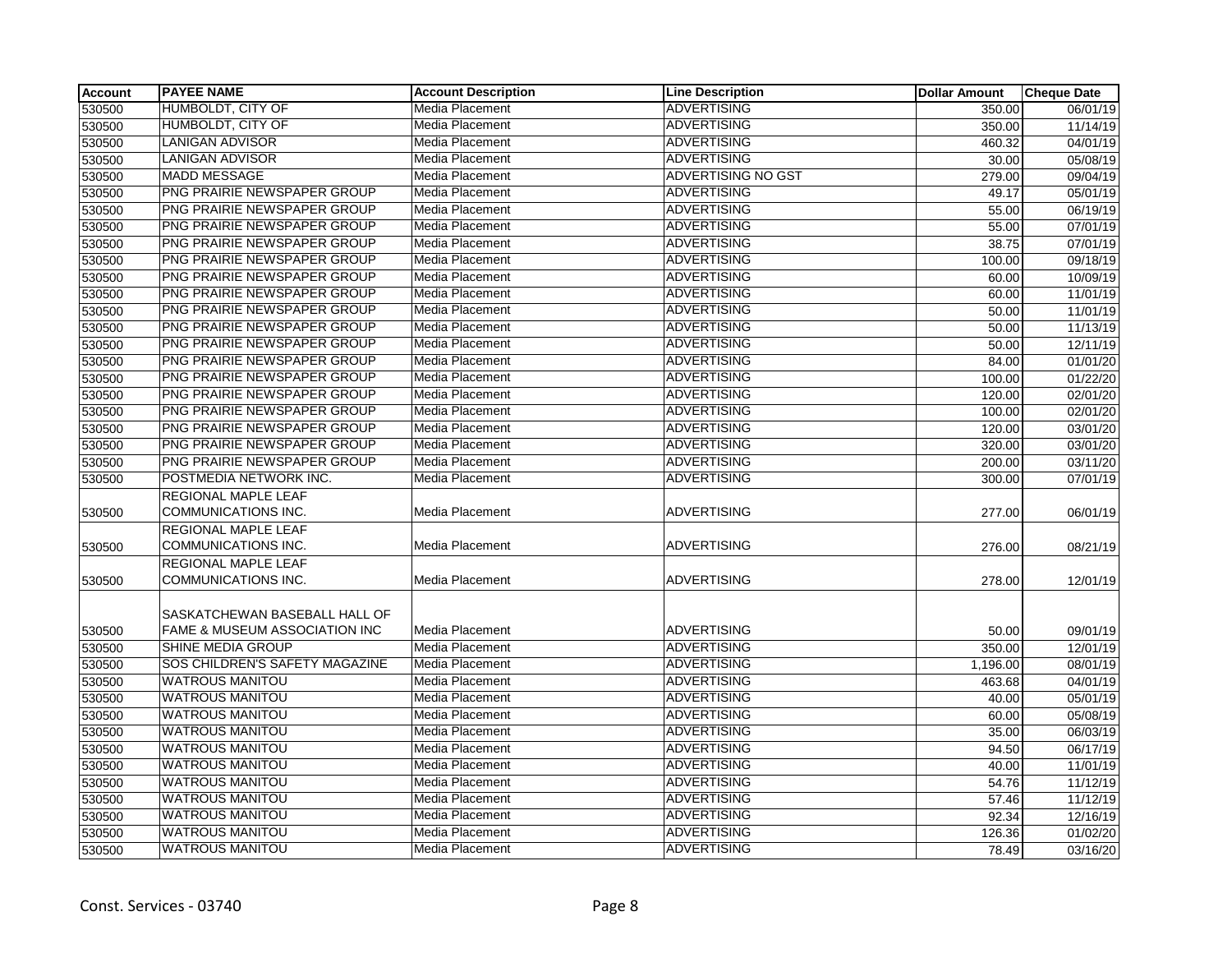| <b>Account</b> | <b>PAYEE NAME</b>               | <b>Account Description</b>                                        | <b>Line Description</b>                        | <b>Dollar Amount</b> | <b>Cheque Date</b> |
|----------------|---------------------------------|-------------------------------------------------------------------|------------------------------------------------|----------------------|--------------------|
| 530500         | <b>WATROUS MANITOU</b>          | Media Placement                                                   | <b>ADVERTISING</b>                             | 107.41               | 03/16/20           |
| 530800         | J BECK                          | <b>Publications</b>                                               | PUBLICATIONS NO GST 107864258                  | 2,734.80             | 06/05/19           |
| 530900         | <b>CORPORATE EXPRESS</b>        | <b>Promotional Items</b>                                          | <b>SASK FLAGS &amp; OFFICE SUPPLIES</b>        | 847.47               | 08/13/19           |
|                |                                 |                                                                   | PROVINCIAL FLAGS/PINS/                         |                      |                    |
| 530900         | <b>CORPORATE EXPRESS</b>        | Promotional Items                                                 | MICROWAVE/OFFICE SUPPLIES                      | 440.17               | 11/01/19           |
| 530900         | HARPAUER, DONNA M.              | <b>Promotional Items</b>                                          | <b>REIMB: CHRISTMAS CARDS</b>                  | 37.66                | 01/13/20           |
| 530900         | HUMBOLDT FLORIST (1999) LTD.    | <b>Promotional Items</b>                                          | <b>FLOWERS</b>                                 | 73.09                | 11/01/19           |
| 530900         | HUMBOLDT FLORIST (1999) LTD.    | <b>Promotional Items</b>                                          | <b>FLOWERS</b>                                 | 63.55                | 11/01/19           |
| 542000         | DUNNE, SUSAN C.                 | Travel                                                            | CA TRAVEL AUG 13 2019                          | 85.31                | 08/13/19           |
| 543201         | <b>CONEXUS ARTS CENTRE</b>      | Deputy Minister/Ministry Head Business<br>Expenses - Refreshments | <b>122 STUDENT DRINKS</b>                      | 40.00                | 07/01/19           |
|                |                                 | Deputy Minister/Ministry Head Business                            |                                                |                      |                    |
| 543201         | <b>CONEXUS ARTS CENTRE</b>      | Expenses - Refreshments                                           | STUDENT DRINKS- HARPAUER                       | 42.00                | 01/01/20           |
| 550200         | <b>STARPHOENIX</b>              | Books, Mags and Ref Materials                                     | <b>SUBSCRIPTION RENEWAL</b>                    | 354.00               | 04/10/19           |
| 550200         | <b>WATROUS MANITOU</b>          | Books, Mags and Ref Materials                                     | <b>SUBSCRIPTION</b>                            | 28.57                | 04/01/19           |
| 550200         | <b>WATROUS MANITOU</b>          | Books, Mags and Ref Materials                                     | <b>SUBSCRIPTION RENEWAL</b>                    | 40.95                | 07/08/19           |
| 555000         | <b>CORPORATE EXPRESS</b>        | <b>Other Material and Supplies</b>                                | <b>SASK FLAGS &amp; OFFICE SUPPLIES</b>        | 106.63               | 08/13/19           |
|                |                                 |                                                                   | PROVINCIAL FLAGS/PINS/                         |                      |                    |
| 555000         | <b>CORPORATE EXPRESS</b>        | Other Material and Supplies                                       | MICROWAVE/OFFICE SUPPLIES                      | 97.26                | 11/01/19           |
| 555000         | <b>CORPORATE EXPRESS</b>        | Other Material and Supplies                                       | OFFICE SUPPLIES                                | 382.74               | 03/01/20           |
| 555000         | DUNNE, SUSAN C.                 | Other Material and Supplies                                       | OFFICE SUPPLIES                                | 27.75                | 09/01/19           |
| 555000         | DUNNE, SUSAN C.                 | Other Material and Supplies                                       | <b>OFFICE SUPPLIES</b>                         | 24.73                | 09/17/19           |
| 555000         | DUNNE, SUSAN C.                 | <b>Other Material and Supplies</b>                                | OFFICE SUPPLIES                                | 36.99                | 03/14/20           |
|                | MINISTER OF FINANCE-MINISTRY OF |                                                                   |                                                |                      |                    |
| 555000         | <b>CENTRAL SERVICES</b>         | Other Material and Supplies                                       | OFFICE SUPPLIES                                | 100.00               | 12/16/19           |
| 555000         | <b>OFFICE EXPERTS</b>           | <b>Other Material and Supplies</b>                                | <b>OFFICE SUPPLIES</b>                         | 381.36               | 04/15/19           |
| 555000         | <b>OFFICE EXPERTS</b>           | Other Material and Supplies                                       | OFFICE SUPPLIES                                | 22.60                | 05/15/19           |
| 555000         | <b>OFFICE EXPERTS</b>           | Other Material and Supplies                                       | <b>OFFICE SUPPLIES</b>                         | 30.15                | 07/01/19           |
| 555000         | <b>OFFICE EXPERTS</b>           | <b>Other Material and Supplies</b>                                | OFFICE SUPPLIES                                | 74.00                | 08/06/19           |
| 555000         | <b>OFFICE EXPERTS</b>           | <b>Other Material and Supplies</b>                                | OFFICE SUPPLIES                                | 87.27                | 11/01/19           |
| 555000         | <b>OFFICE EXPERTS</b>           | <b>Other Material and Supplies</b>                                | <b>OFFICE SUPPLIES</b>                         | 110.22               | 11/01/19           |
| 555000         | <b>OFFICE EXPERTS</b>           | <b>Other Material and Supplies</b>                                | <b>OFFICE SUPPLIES</b>                         | 34.97                | 11/05/19           |
| 555000         | <b>OFFICE EXPERTS</b>           | Other Material and Supplies                                       | <b>OFFICE SUPPLIES</b>                         | 74.52                | 01/01/20           |
| 555000         | <b>OFFICE EXPERTS</b>           | Other Material and Supplies                                       | OFFICE SUPPLIES                                | 386.82               | 03/24/20           |
| 555000         | <b>OFFICE EXPERTS</b>           | <b>Other Material and Supplies</b>                                | OFFICE SUPPLIES                                | 35.20                | 03/24/20           |
| 555000         | <b>OFFICE EXPERTS</b>           | <b>Other Material and Supplies</b>                                | OFFICE SUPPLIES                                | $-19.02$             | 03/30/20           |
| 555000         | <b>OFFICE EXPERTS</b>           | <b>Other Material and Supplies</b>                                | <b>OFFICE SUPPLIES</b>                         | 19.02                | 03/30/20           |
| 555000         | PRAIRIE PURE DRINKING WATER     | Other Material and Supplies                                       | <b>OFFICE SUPPLIES</b>                         | 72.00                | 11/01/19           |
| 555000         | PRAIRIE PURE DRINKING WATER     | <b>Other Material and Supplies</b>                                | OFFICE SUPPLIES                                | 96.00                | 03/17/20           |
| 555000         | THIS IS YOUR COMPUTER           | <b>Other Material and Supplies</b>                                | OFFICE SUPPLIES                                | 106.00               | 07/01/19           |
| 555000         | THIS IS YOUR COMPUTER           | <b>Other Material and Supplies</b>                                | <b>OFFICE SUPPLIES</b>                         | 106.00               | 12/09/19           |
| 555000         | THIS IS YOUR COMPUTER           | Other Material and Supplies                                       | <b>OFFICE SUPPLIES</b>                         | 106.00               | 02/01/20           |
| 555000         | THIS IS YOUR COMPUTER           | <b>Other Material and Supplies</b>                                | OFFICE SUPPLIES                                | 784.40               | 03/01/20           |
| 564300         | THIS IS YOUR COMPUTER           | Computer Hardware - Exp.                                          | <b>COMPUTER</b><br>SOFTWARE/HARDWARE/SERVICING | 271.00               | 12/01/19           |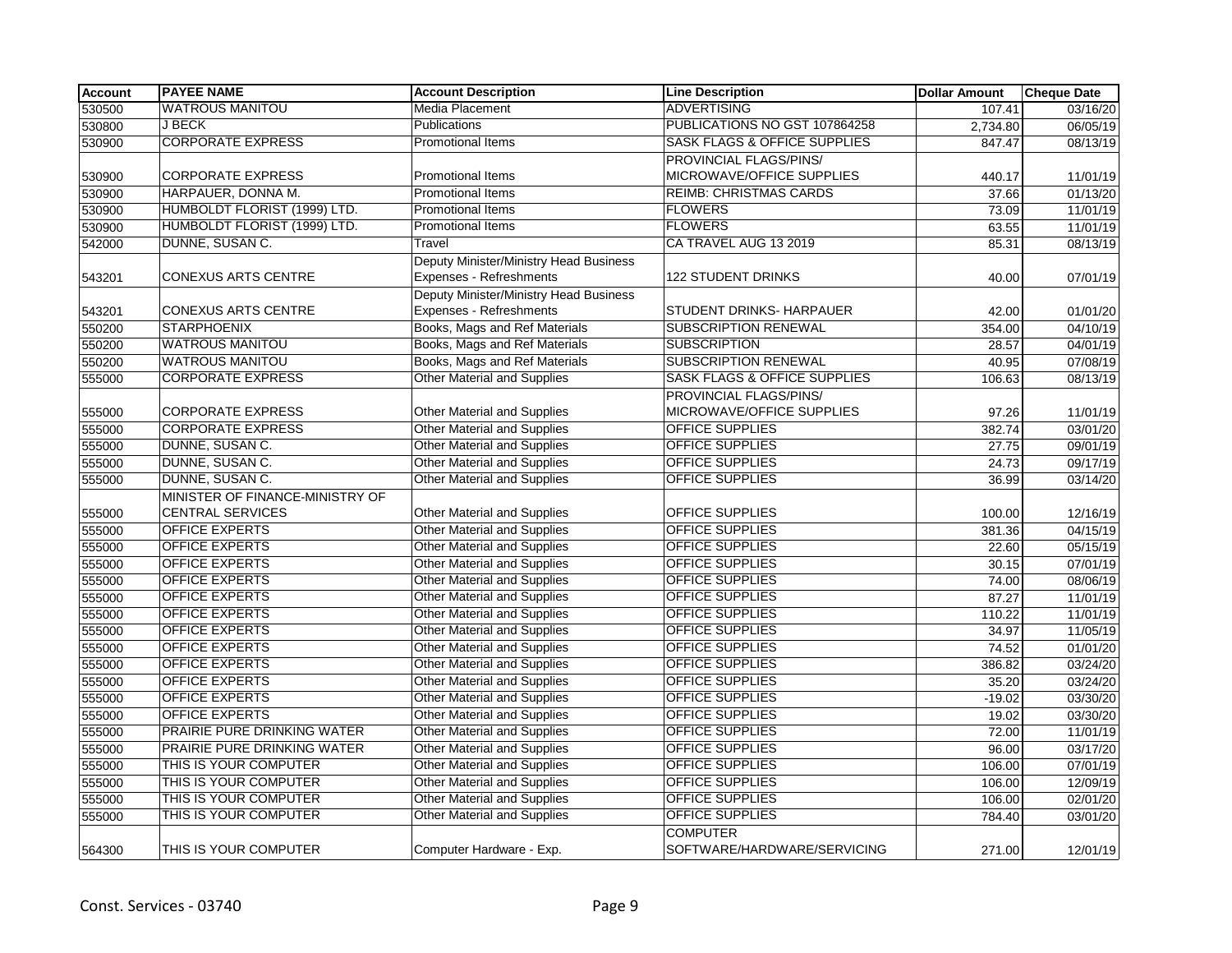| <b>Account</b> | <b>IPAYEE NAME</b>       | <b>IAccount Description</b>          | <b>Line Description</b>            | <b>IDollar Amount</b> | <b>Cheque Date</b> |
|----------------|--------------------------|--------------------------------------|------------------------------------|-----------------------|--------------------|
| 564600         | IHARPAUER. DONNA M.      | Computer Software - Exp              | <b>IREIMB: NORTON SOFTWARE</b>     | 122.09                | 09/04/19           |
|                |                          |                                      | <b>COMPUTER</b>                    |                       |                    |
| 564600         | ITHIS IS YOUR COMPUTER   | Computer Software - Exp              | SOFTWARE/HARDWARE/SERVICING        | 395.50                | 12/01/19           |
|                |                          |                                      | <b>PROVINCIAL FLAGS/PINS/</b>      |                       |                    |
| 565200         | <b>CORPORATE EXPRESS</b> | Office Furniture and Equipment - Exp | IMICROWAVE/OFFICE SUPPLIES         | 116.13                | 11/01/19           |
| 588950         |                          |                                      | <b>PREPAID EXPENSE ADJUSTMENTS</b> | $-649.00$             | 03/12/20           |